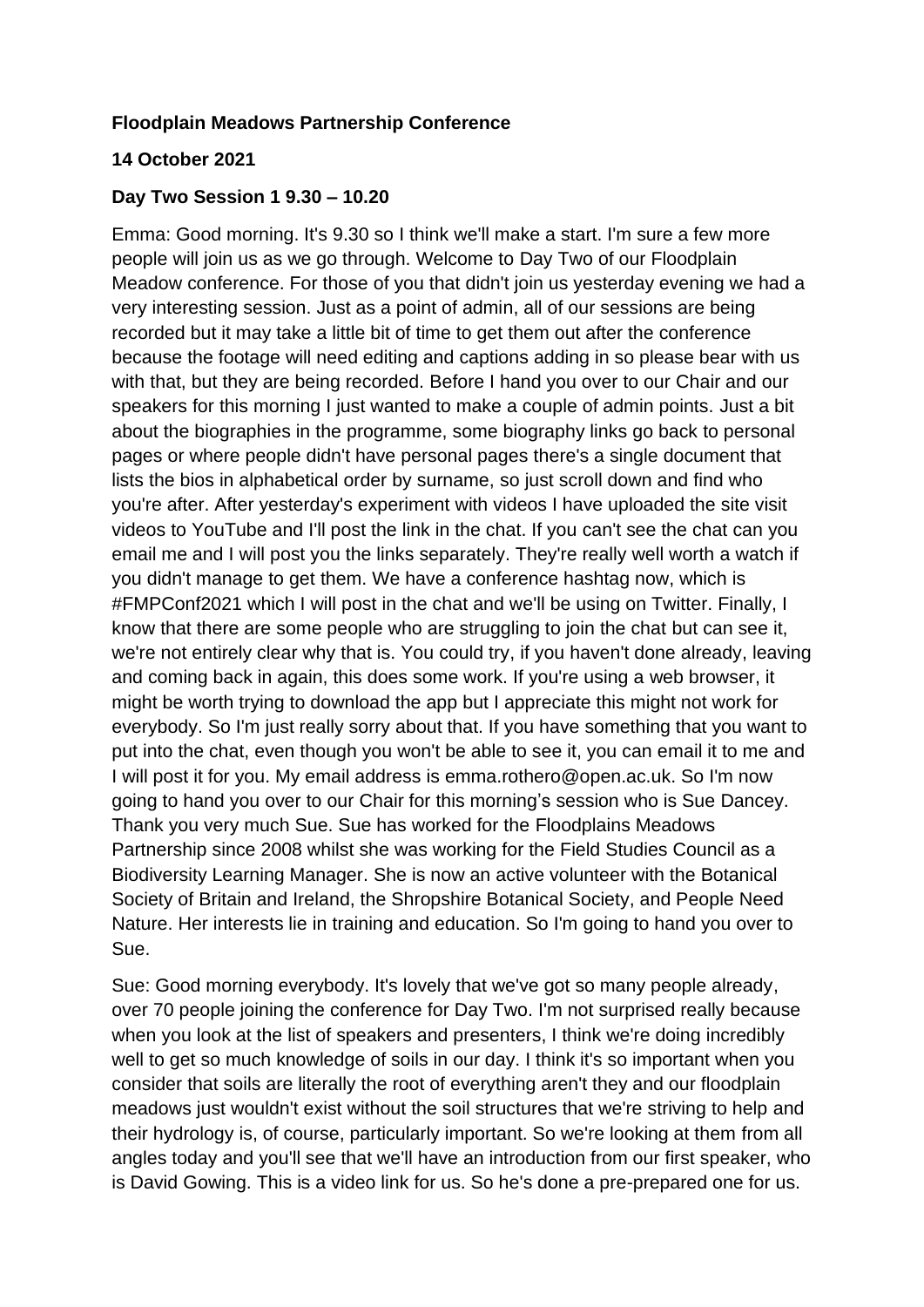He'll give us the context of soils and our floodplains and from there we'll build up so learn more about how important this resource is. So thank you very much everybody, and over to Professor David Gowing who's from The Open University. Now his Professorship is in Botany, but he happens to be an expert in soils as well. So we're very lucky to have that.

#### **David Gowing Soils of floodplains - video**

David: I'm in a floodplain meadow just outside Milton Keynes managed by the Parks Trust. In fact we're using this site as part of a cutting experiment hence the vegetation at different heights. Today we're going to look at what's beneath our feet and explore the soil. So to understand the soil we need to look at the profile and the easiest way to do that is with something called a gouge auger which is what I have here, sometimes called a Dutch auger. So we're here in mid-September and the soil is pretty dry so it's going to be tough to get started. September-October tends to be the driest period of the year for soils. Here's the topsoil with a little bit of litter, a lot of root so the auger will continue to take small cores like that out. It's important to bend the knees to lift the auger and pull it out with your legs not your back. Again more dark brown soil absolutely full of roots. Then we can continue to do that right through the profile. Over here I have one I've done earlier, so we are about 85cm down and I've stopped because you might be able to hear I've hit stone at the bottom and that's the gravel layer. I've laid out the profile that I took from this hole. From the graphs at the top, A horizon, B horizon and at the bottom you can see we have pieces of quite large gravel that has stopped the auger going deeper. So once we have the soil profile, there's a range of characteristics we're interested in. People often talk about the texture of the soil. So if we take a little bit and wet it up, and then rub that slurry between our fingers and then by rubbing that between your fingers you're able to sense the composition in terms of clay, silt and sand. Clay feels particularly sticky. Silt feels slippery like soap, and sand feels gritty. So just feeling this sample, there's definitely clay in there, it's feeling sticky, but also quite a lot of silt. It's very slippery. So I think we'd class this as a silty clay. So that's the A horizon which is perhaps 35cms deep. Then we move into the B horizon, slightly different colour, mottled orange and grey that we will come to later. If I now try and texture that, it's really very similar, possibly a little more clay, it's a little stickier, but still plenty of silt as well. No sand. So texture-wise it's still a silty clay, there hasn't been a great change between this A horizon and the B and then at the bottom we have the gravel. The more important thing from a management perspective in terms of understanding the water regime is the structure of the soil. So here you can see very much a crumb structure, the soil has organised itself into aggregates a few millimetres across and they're very stable in these old meadow soils, they're glued together by organic compounds and this really has effectively the texture of a coarse sand or even a fine gravel in terms of water moving very rapidly through it. So this is the A horizon that's got plenty of organic matter in, then we move down into a B horizon which does not have such a fine structure. I should say it is difficult to talk about structure too much where you've pulled it out with an auger because the auger tends to collapse the structure and the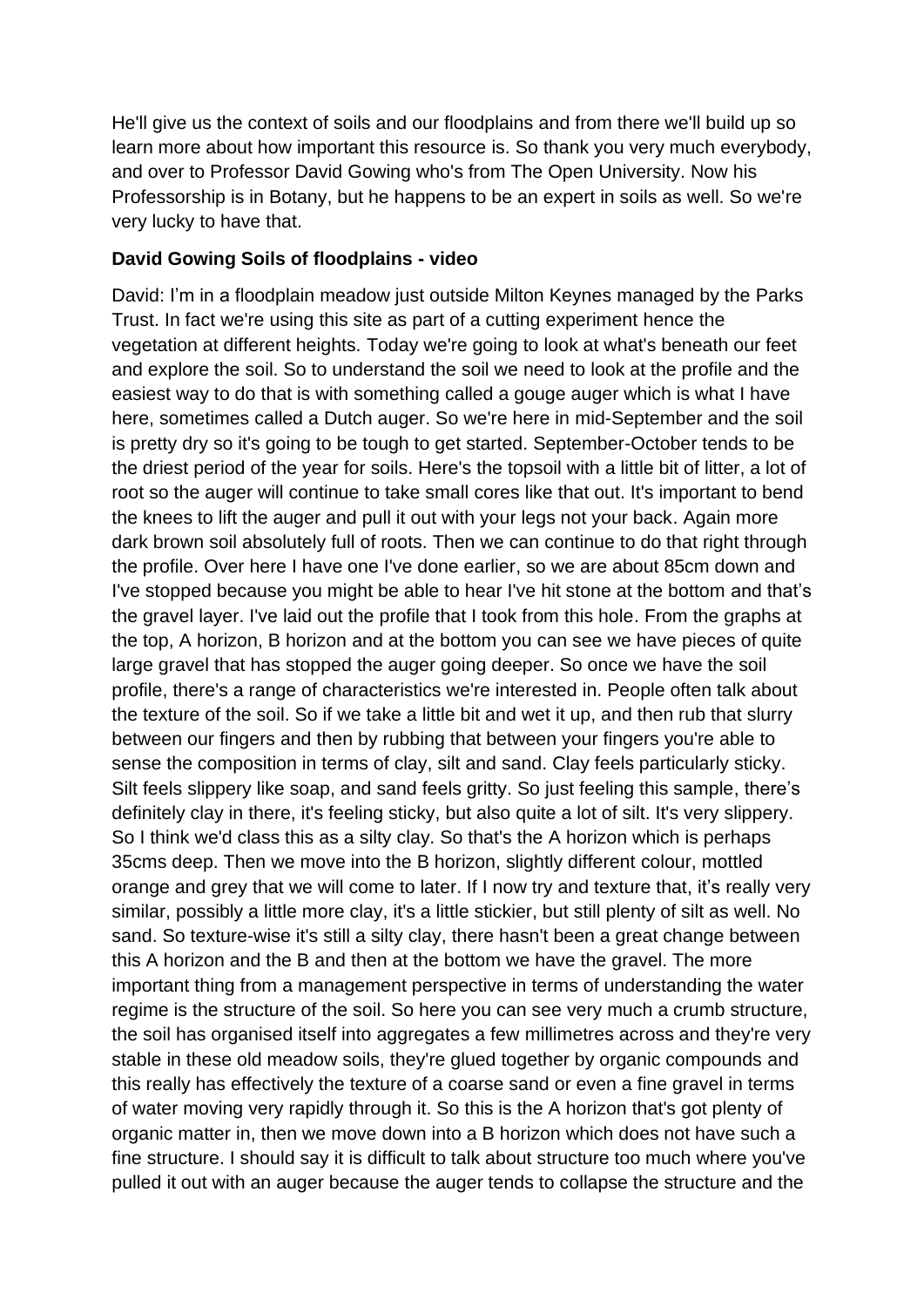B horizon there's probably still some good macropores and fissures that allow water to move but it's slightly less permeable and then down into the gravel, that has no structure as such, but again a lot of porosity, a lot of permeability for water. So another difference between the A horizon and the B is the colour. The A horizon tends to be a warm brown orangey brown colour whilst when we get into the B horizon if we break some of these units open we can see a mottled effect of quite a bright orangey brown and a bluey grey colour. These colours are reflecting the oxidation state of the iron in the soil where orange is the oxidised form, the ferric salts and the grey is the reduced form, the ferrous salts. The reduced salts form by bacterial action when the soil is saturated and there's no oxygen available, whilst the ferric salts develop when oxygen returns to the soil. So where you get this mottling with both colours it indicates that the water table is moving up and down this profile, and you're getting periods of anoxia, without oxygen, and then periods where the soil is aerobic. So we can just by looking at the colours say something about where the water table is and for how long. As we go lower in the profile we expect to see more of the grey colour though here because the texture is beginning to change now, and you can feel the grittiness of the sand that complicates the colour story. So the gravel is sitting in a matrix of sand which is very permeable.

So in terms of actually quantifying the water regime, we can use a hole like this one we've just made to install a dip well. A dip well is simply a piece of wastewater pipe that's drilled at regular intervals and that will slot into a hole to keep it open. Typically in a meadow we would saw it off at ground level and put a plate on it to protect it from vehicles and stock. Then using a graduated staff like this we could regularly revisit and measure the position of the water table. We call this a buzzing stick because when it's in this case hitting the bottom of the hole you get a beep. It does the same when you hit water. But this profile at the moment is entirely dry. So a dip well is as simple as that, costs just a couple of £ to cut and drill a piece of pipe and then that will stay in for years if needed.

So another thing we can look at with this profile is the rooting depth. The A horizon is absolutely full of roots but as we look down we're getting to 60-70cms there are still distinct roots in the soil showing the depth of grassland rooting and the roots will reach right down to the gravel layer which is how the plants take up the water but they also are pushing carbon down from their tops into the soil as root exudate and that carbon accumulates through the profile so that the darker brown colour near the surface is where most carbon sits but it's a feature of these alluvial soils that they have carbon throughout the profile and so the total amount stored can be very considerable. Another feature of these soils, as I've said, is the extremely good structure which means they can be as much as 50% pore space so these aggregates have pores between them and that can represent more than half the volume of the soil which makes them conductive to water and able to store a lot of water. But that porosity can easily be lost by compaction. At this time of year the soil is so dry that you can't really compact it, it's really quite strong. But this site is grazed later in the year which is fine, the cattle won't do any harm to the porosity either until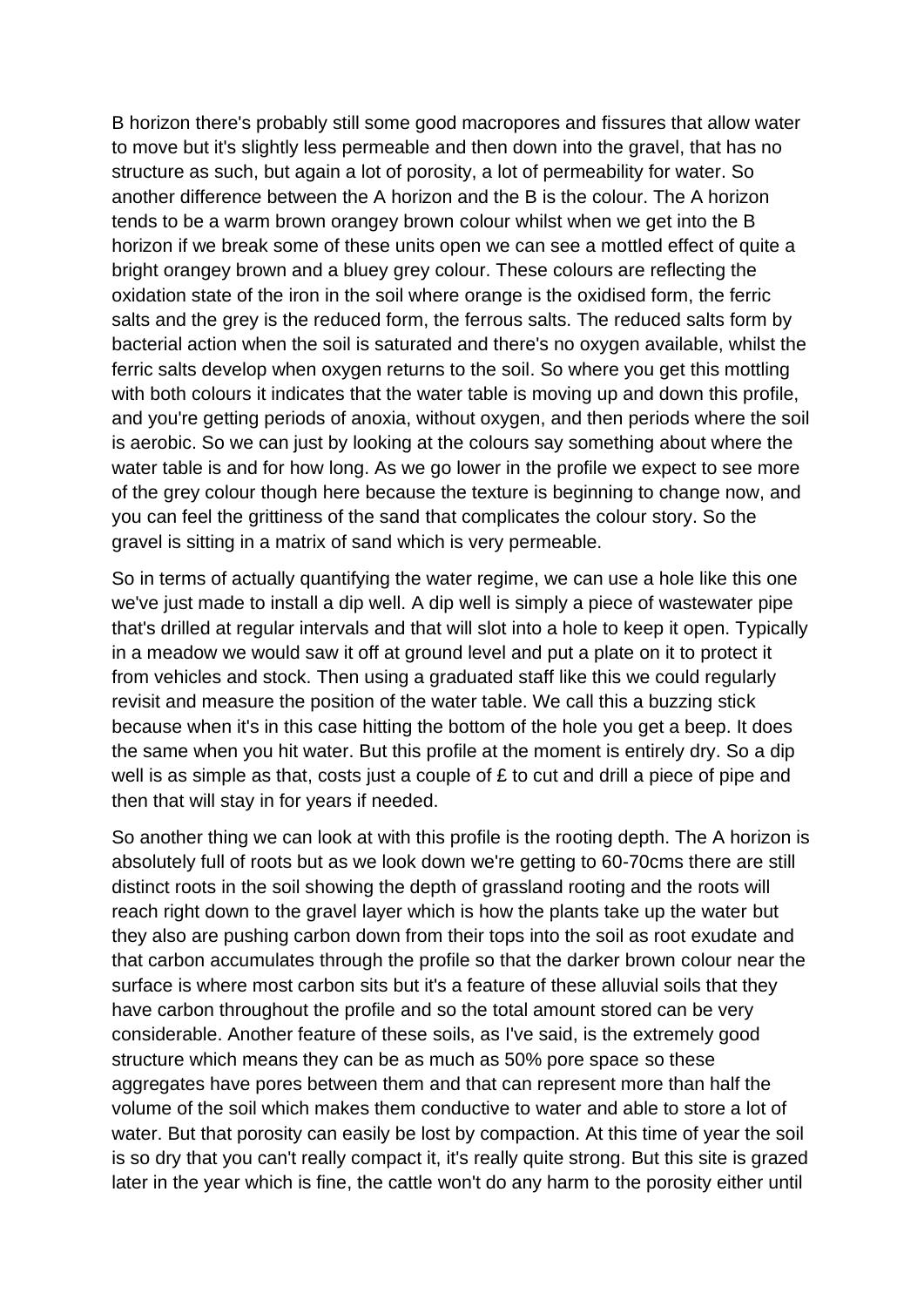the profile is wet up perhaps by Christmas or New Year it will become soft and it's at that point it's important to remove the stock to protect the soil.

So before we go, it's important if we weren't using this as a dip well to refill your auger hole and to return the soil in the order it came out. So that is the first look at the soil here using the auger and if necessary the dip well to get a feel for what's beneath our feet. There's a lot more that can be done. So samples can be taken to look at the fertility of the soil, exactly how much carbon it holds, as I mentioned the porosity of the soil. A lot of additional work could be done depending on what the management challenges are. But the important things we've seen today is this field has a very well developed A horizon, very well structured suggesting it's never been ploughed and it's been well looked after in terms of no vehicles or heavy stock on while it's wet. We didn't see any signs of compaction. We also saw that there was a clear gravel and sand layer at the base and that's very important for the hydrology. The water will be moving off the valley sides and towards a stream in the middle of the field there that acts as a drain. So it's a permeable soil over a gravel aquifer, so perfect conditions hydrologically for a species-rich floodplain meadow.

Sue: Thank you to David. That was a lovely presentation on the instruments used to examine the soil structure and we're now able to take our understanding of soil a stage further with Clare Lawson who's going to share with us how soil carbon is stored in our floodplain meadows. Clare is a lecturer from The Open University working in the same department as David and it's great to have her on the Floodplain Meadows team.

# **Clare Lawson Soil carbon storage in floodplain meadows and Ecover 'Fertilise the Future'**

Clare: Thank you Sue for the introduction and yes, and also for highlighting that actually there are a lots of other colleagues involved in the presentation that I'm going to give today. So even though it's my name up there, there are plenty of other people involved. So we all recognise that floodplain meadows are vibrant and colourful sites and they are highly valued really for their wildlife but also landscape and history. We know that they were once very widespread and we've got a later session in the conference looking at the historic coverage of these species but as has already been mentioned yesterday that it's one of the rarest grassland types left in the UK and it's thought only about 3000 hectares remain.

So we obviously recognise floodplains. The clue, as Tony Juniper said, is in the name that they are very good at regulating flood events and they provide that essential space outside the river channel for the floodwater to spread out into. However we know that they do provide many other benefits. We rely on these floodplains for many environmental goods and services. So this is really where food production, biodiversity, carbon storage, the rich cultural resource that they are. So really these floodplains are multi-functional landscapes.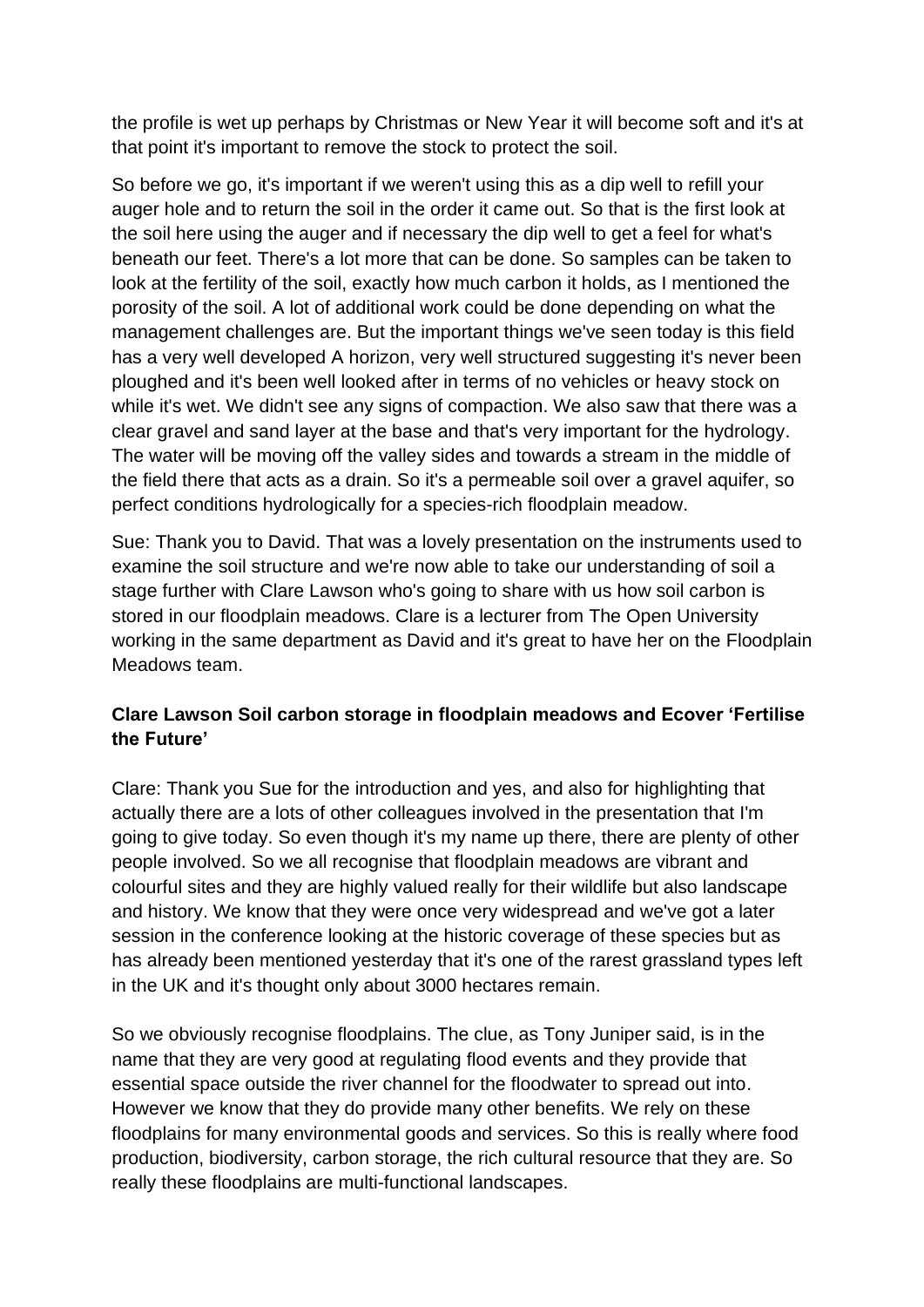So I'm just going to briefly highlight some data we presented of some work that we did for the Valuing Nature Natural Capital Census Report where we looked at the extent of different land use types based on the CEH Land Cover Map within the Flood Zone 2. So I think there was a question yesterday about how much the 70,000 hectares priority habitat extents that restoration we're trying to look at really, and that covers probably about 10% of this Flood Zone 2. So it's quite an increase, because you can see that neutral grasslands at the moment covers a not very high amount, and that covers all the different types of neutral grassland. But as you can see here, both arable and horticulture and improved grasslands nearly cover 70% of the current Flood Zone 2 within England and Wales, obviously slight differences between England and Wales in terms of arable and grassland. So what we're really interested in is looking at comparing this to the other semi-natural habitats as you can see that woodlands and other habitats are really quite poorly covered within the floodplain. So as a total they're about 10%.

So as we've heard about that soils are a major carbon store. They are the largest terrestrial pool in the UK, about 95% of terrestrial carbon is stored in the soil, so they provide a very permanent store. But if we look at how much carbon is stored within these different habitats, and this is data from the Countryside Survey Report, we can see that the density of carbon within arable and horticultural soils is much lower than improved grassland but it's also much lower than other habitat types under these broad land use types that CEH categorise. But if you look at the area of land use within the floodplain, the actual stock is much higher just because of the area of arable and improved grasslands within the floodplain. But obviously if you increase the areas of the other habitats within the floodplain then the stocks of carbon would increase enormously.

So here I'm just going to introduce some other work that I did as part of a Daphne Jackson research fellowship. So as we can see from the Countryside Survey data, grasslands can be a very effective store of carbon. But what we were really interested in in this was looking at how much carbon is stored in the soil of these actual floodplain meadows. So I went out to 4 species-rich meadow sites and we sampled the soil down to a depth of 50cms, so beyond the A horizon that David mentioned. We also did look at both the pH and the phosphorus and we did botanical data collection as well for the soil samples.

So these floodplain meadows support a huge range of different plant communities. So they have the dry alopecurus pratensis, sanguisorba officinalis grassland, the typical MG4, but going right through to more inundation grasslands. So it's just to show that these meadows support this mosaic of different plant communities. But what I'm just going to report is actually just site characteristics. So this is work for later really. So yes, we sampled at 4 sites, many of these will be familiar to you. So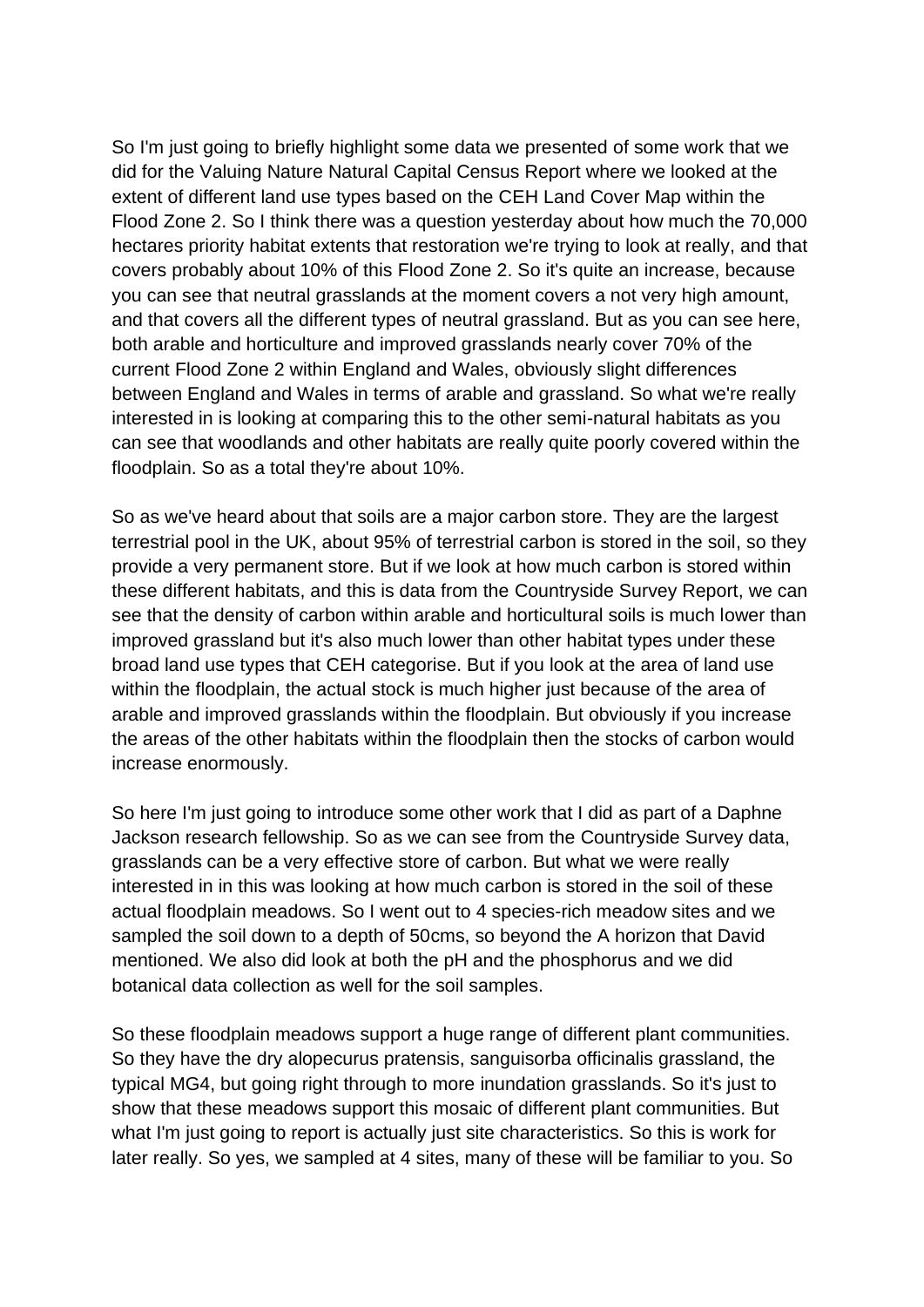Cricklade over at the Upper Thames, Yarnton and Oxey Mead near Oxford, and then Port Holme which is on the River Great Ouse near Huntington.

So here I'm just presenting the total carbon in these soil profiles from the different sites. We haven't yet got the data for the lab to look at the inorganic components. So in these samples, it represents all the carbon in soil, but some of that will be locked up in maybe calcium carbonates. So this is the really preliminary data. Here I've separated them out by depth and you can see that the shallowest profiles, so the 0 to 10cm profile, very much the total carbon is much higher in this, and it does decline throughout the profile. But as David pointed out in the previous video, there is still quite a substantial amount of total carbon down in that lower part of the profile, the 35 to 50cm part of the profile.

So here we've got a slide showing the diversity and depth of the root systems that we see in species-rich floodplain meadows and this helps really explain how grasslands are really able to sequester that carbon at depth. David showed you the roots down to quite a depth in the soil profile in the video before it hit the gravel layer. But some of these plants species that you find in typical floodplain meadow communities can reach a rooting depth of up to 2m. So where you have these species-rich mixtures they have these very diverse root systems and they can occupy the space beneath the ground allowing them to lay down this carbon. We think it's this diversity of root forms really and the occupation of the soil that help that fixation of carbon throughout the soil profile in these floodplain meadows. I'd just like to highlight that colleagues, Vicky Bowskill and Irina Tatarenko have done this fantastic drawing.

So how do species-rich floodplain grasslands compared to other habitats? So this is going back to the data from the Countryside Survey, and I said previously where I presented data from the sites that it was just the total carbon, but for one of the sites for Cricklade, North Meadow, we have actually been able to do the work where we've looked at just the organic components of the soil and also looking at the bulk density because the bulk density will vary between these soils. So it's actually being able to take it from a percentage to a tonnes per hectare. Just from data at North Meadow in just that top 10cms, the data that we have suggests that there's about 110 tonnes per hectare of carbon within the top 10cms and you can see that this is much higher than those broad habitat categories. So the caveat on this is this, this is just from one site. We will be working up the data from the other sites, but it's just to show that just in that top 10cms, so there'll be even more going down the soil profile, there is a very high carbon store within these soils.

So we're also carrying out further data collection in another project with partners from the Berkshire, Buckinghamshire and Oxford Wildlife Trusts and also Long Mead and Catriona was in one of the videos yesterday, and I think is talking later. So this is the Fertilise the Future project funded by Ecover where we're looking at the different land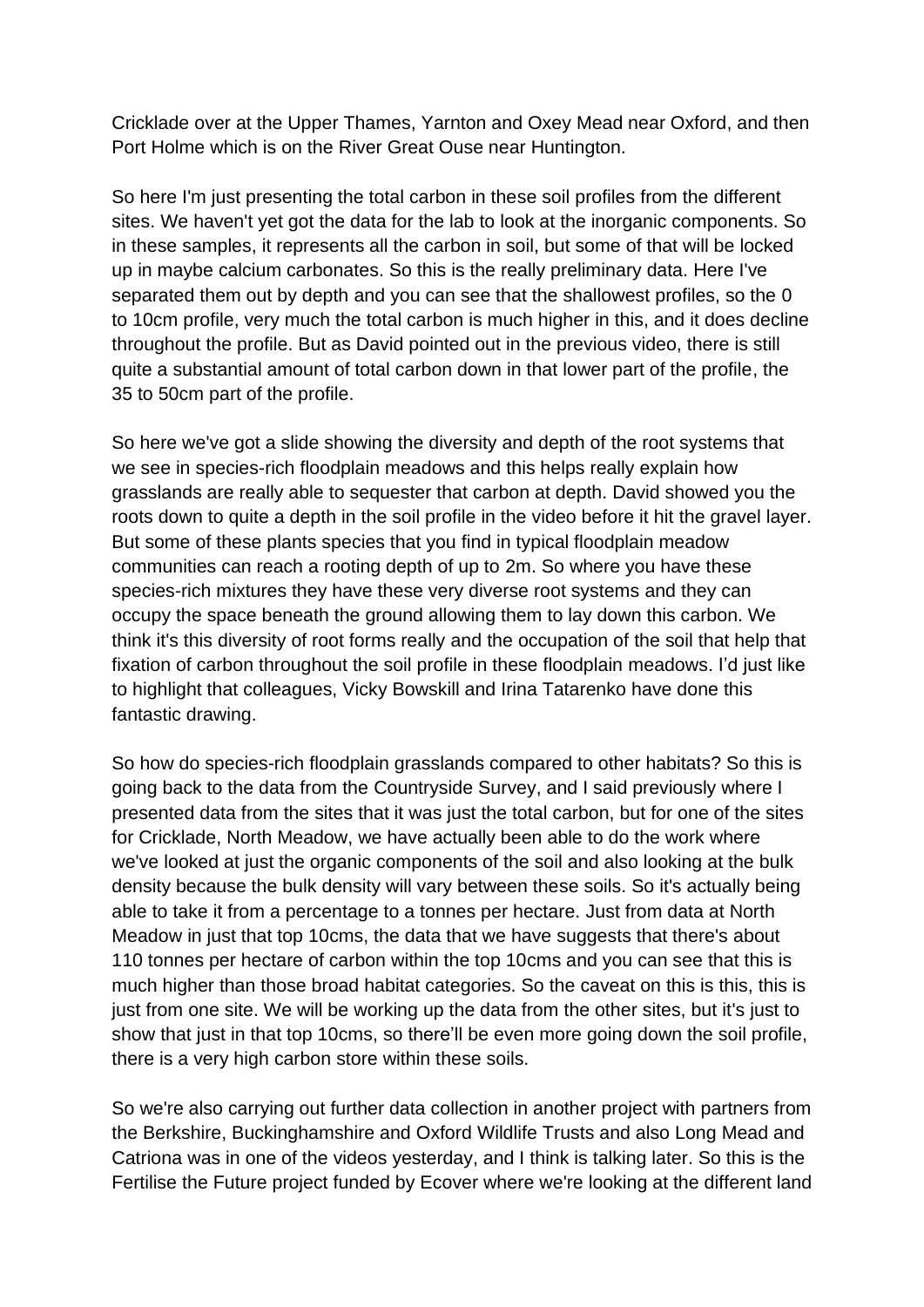use categories up and down the Thames to the west of Oxford, which you can see in the map there. So we're looking at the carbon stored in these 4 different land use types. We've just done the 1<sup>st</sup> year of data collection. These results are very hot off the press. I got them on Monday. But again there's a bit of a caveat involved in them in that they are just one site. So there's 1 species-rich site, 1 site over 10 years, 1 site under 10 years grassland restoration, and the arable. So we've got a lot more data to come with this. But as you can see here the species-rich site has quite similar total carbon results to the other sites that we've previously sampled. So at Cricklade and Yarnton. Then the restoration sites in the middle where again they've got less carbon in them but if you compare them to the one arable site, you can see that there's a large difference in the total carbon between these different land use categories. You can see here that it's actually throughout the soil profile right down to the 35 to 50cms that is depleted within the arable soil. So yes, these are just presenting 1 site so I'm really hoping that as more data comes through from the lab these results will be strengthened.

So really the future work and opportunities for floodplain meadows, what we really want to do is expand the evidence base for carbon storage in floodplains. We will be really looking to try and feed the data that we're collecting into updated versions of the Natural England Carbon Storage and Sequestration by Habitat Report, as this report really highlighted that there were quite a lot of evidence gaps. So it made these figures really difficult to assess in the existing literature. So that's what we're really hoping to add to. Also looking at the diversity of the different plant communities within the floodplain. So we've looked very much at the MG4 but also concentrating on different plant communities as well. Then as David mentioned in his talk, hydrology. But again just looking for further evidence, it's really what restoring these species-rich floodplain meadows can do for us in terms of carbon biodiversity, just switching from arable farming to grassland within the floodplain could really increase the amount of carbon in the soils and its recognition of this value of this species-rich permanent grassland in policy that that we're looking for. Anyway, thank you very much.

Sue: Thank you very much Clare. There was some fantastic graphics in that talk that just show us how amazing floodplain meadows are at keeping carbon and that's something that I know that we're lobbying for because planting trees isn't everything is it in making sure that we've got our carbon sorted out. So thank you for demonstrating that so well. We're going to go on now to our 3<sup>rd</sup> talk of the morning. This is looking at a slightly different dimension because obviously life in the soil is not just about plants. Although some of us would like to think that's true. What we're really looking at is the animals who live below the surface that keep that soil even more healthy and productive and we've asked Simon Jeffery to come along and tell us all about this. Simon is a reader in Soil Ecology at Harper Adams University, which is up here near me in Shropshire, which is a fantastic university in terms of informing agricultural practice, so now let's go over to Simon.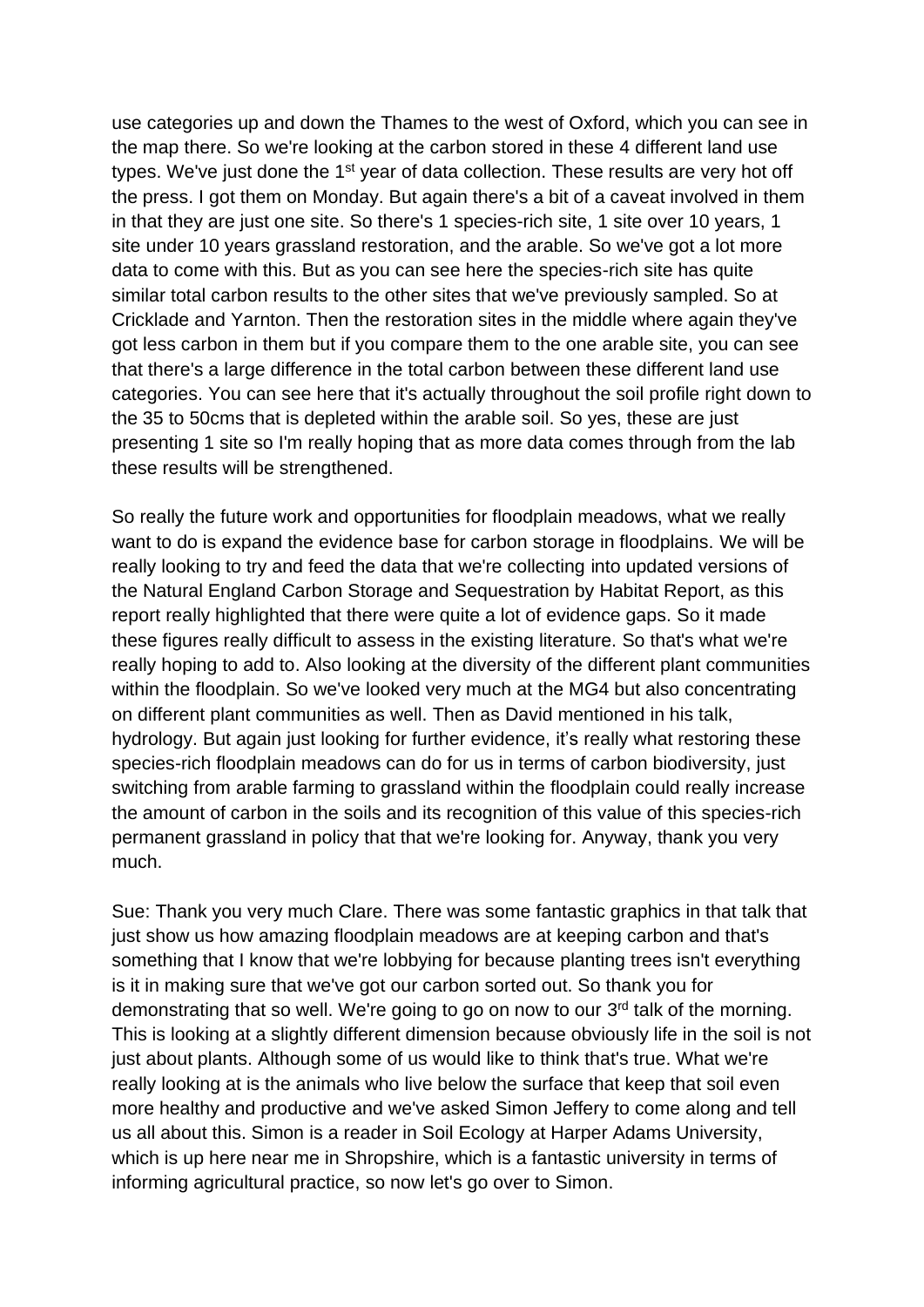## **Simon Jeffrey: Microbes in the underworld and their function within floodplains**

Simon: Thank you very much for that introduction and indeed thank you to the organisers for giving me a chance to come here and talk about an area that I conduct some research in and that's basically the area which exists underneath your feet. So I'm going to introduce you to this world that you've spent quite a lot of time in close proximity to, but probably not spent an awful lot of time thinking about and that's the world that exists underneath the soil surface. Now it's very easy to take this world for granted because normally we interact with soil as this flat 2 dimensional surface, as you can see over on the left. On the right even when there's relief, even when there's hills, which obviously require this 3<sup>rd</sup> dimension for coming up and down, our interaction with the soil is normally still very much 2 dimensional. So that belies the fact that there's a lot of life below ground because there's this whole world down there. In fact it may be surprising to some of you that there's actually more below ground biomass than you can see above ground in either of these places. Now these are not floodplains, I will get to those in just a second. So I'm just setting the scene for now just to give you an indication of just how much life there is down there.

So if you were to go into an average UK grassland, if you could somehow magically lift all of the microbial biomass that exists below ground up above the ground, you'd have this kind of quivering, massive jelly made up of bacterial cells, protozoa, fungal hyphae. If you could do that, you'd see an equivalent biomass to about 2000 sheep per hectare. Now I suspect 2000 sheep per hectare isn't a unit that means a lot to many of you because these days people are much more used to working in units such as blue whales or double decker buses. So to give you some context for that the maximum stocking density that's allowed for sheep within the UK is just 12 sheep per hectare. So that gives you an indication of just how much life there is that exists below ground.

So that was in grasslands in general, how does that compare to floodplain meadows? Well in floodplain meadows you could have even higher levels of life and that's because due to these periodic inundations that happen when these areas flood, they bring in this river water which contains large amounts of dissolved organic carbon and other nutrients. As that water percolates down through the soil, it takes this substrate, this food source down which the microbes can use. In normal grasslands it's just rainfall that falls on the surface so they only get carbon inputs from the plants that are there, either from exudates or from leaf litter this time of year.

So this means rather than just finding life near the surface, in your average grassland soil you'd find most of your life in the topsoil, the top 10 to 15cms, and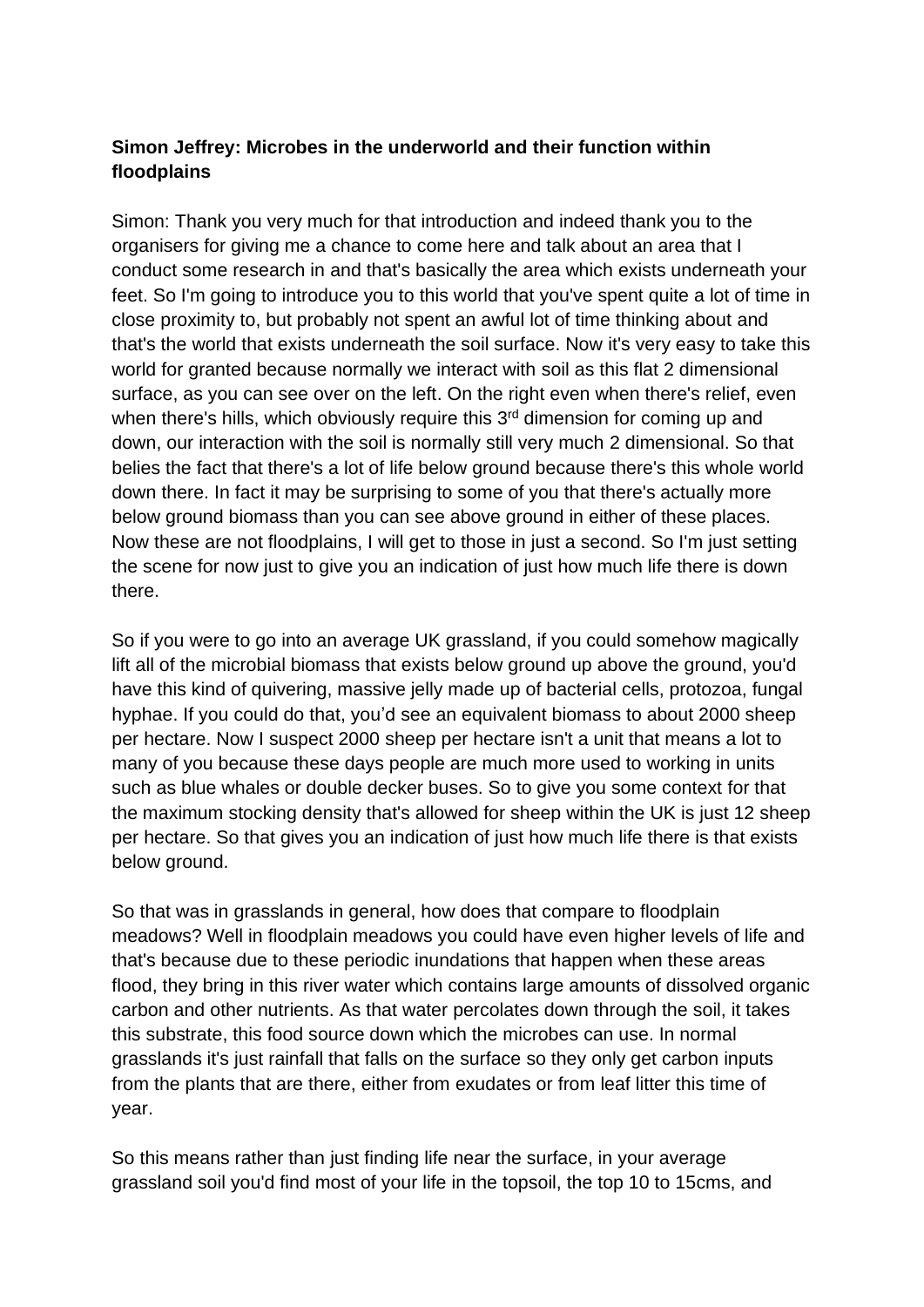whilst you can find life as a decreasing gradient all the way down to the bedrock, and indeed even within the cracks of the bedrock, it tails off quite rapidly once you get down into the subsoils. That's not the case to the same extent within floodplains. Within floodplains we have relatively large amounts of biomass, even down to depths of as much as 3m. Now you can see in this figure which is taken from the paper that I leaned to, generally we have different microbial communities in the surface to the subsurface. For the ecologists in the room, the surface bacterial communities are generally r-strategist and down at the bottom they're more k-strategist. So what does that mean? Well, if you look at the activity of these microbes, that you get more activity in the surface communities, they are exposed to more environmental change up there so they need to be able to adapt to that. When you get down to the microbial communities which are much deeper, they are not so prone to these rapid changes that you see near the surface. Actually they have much higher levels of carbon-use efficiency. So for every unit of carbon that makes it down to these deeper levels these microbes are much better at integrating that carbon into the biomass than those at the surface who generally respire their carbon and emit it back to the environment as carbon dioxide and use it for energy rather than growth.

Now we've seen a soil profile that was just dug up with a soil auger. I suspect some of you may have seen soil profiles like this. So I mentioned earlier, we normally deal with soils as this 2 dimensional flat surface. Indeed even when we dig down into soils, which obviously requires that  $3<sup>rd</sup>$  dimension of depth, we still see this flat 2 dimensional structure of either a normal grassland soil that you can see on the left here, or in a floodplain grassland that you can see on the right. That belies the fact that there's this complicated 3 dimensional environment.

Without realising that, it's fairly easy to ask the question – where is the life? How can there be so much life within this soil, more than 2000 sheep per hectare equivalent in your average floodplain meadow. But where is it? Well it's all about scale. So again, we normally walk around on soils that are about this sort of scale, somewhere between 5 and 6 feet, your average person above the soil. Sorry for using the imperial measurements. As we zoom down into the soil you start to be able to see some of the texture that exists within the soil. This is what you would see if you moved down and looked closely at a soil pit. Now if you move and look through a microscope instead you'd start to see there's space within the soil. These are plant roots which are growing down through the soil profile. You can see at the top and the bottom, there's quite a lot of space there. That's the space where life makes its home. But to really appreciate it you need to look through a compound microscope. Now this is a thin section of soil. Soil has basically been embedded in resin and then thin slices were taken through the soil which allows you to see images such as this. Within this image all of the dark colour that you can see is the soil mineral phrase, the solid fraction of soil. But all of that yellow that you can see is the pore space. An average soil, if there is such a thing, is about 50% pore space and only about 50% solid matter. But still this doesn't really give justice to the complexity of the system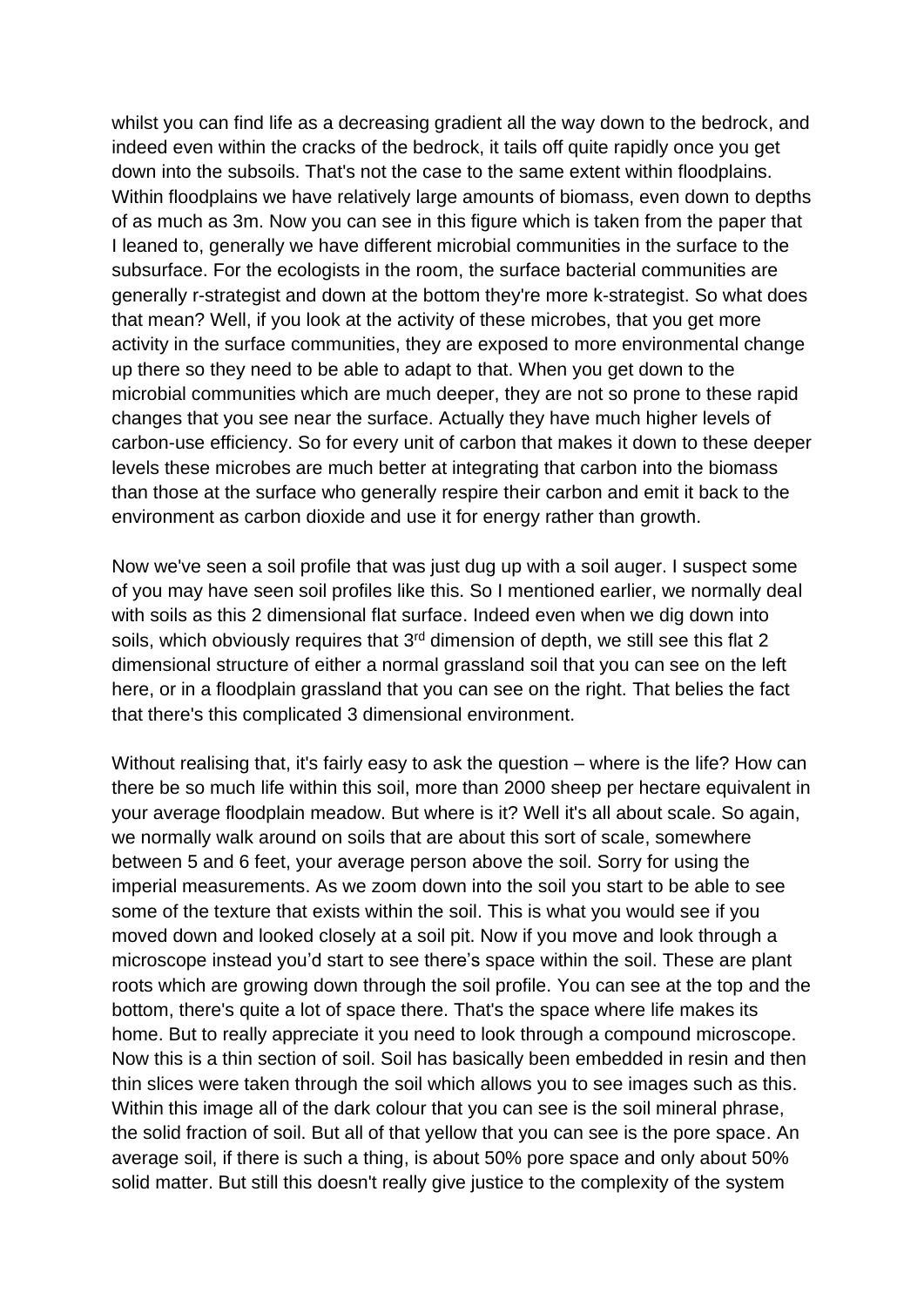that exists at the scale of microbes because we're still interacting with it as this 2 dimensional flat surface.

So if this works I'm going to try and show you a video which is going to look like computer graphics. Indeed it is computer graphics, but it's certainly not a computer game. What this is, this is an x-ray tomograph of a soil sample. Basically a cubic millimetre was very carefully removed as an undisturbed sample and placed in this bit of equipment which basically fires x-rays at the soil sample, twists the soil sample round and fires more x-rays and does that repeatedly, and then uses all of those images to reconstruct a video. So if you could shrink yourself down to about the size of an amoeba, this is what the soil looks like to you. So it's this 3D labyrinth of large pores, small pores, some of these pores will be filled with water, some of them will be dry, depending on the last period of inundation, or the last period of flooding and actually this doesn't do complete justice. There's a limit of resolution to this system. So actually on the walls of this there will be pores within pores and everything gets a bit fractal, but that's a presentation for a different day.

In case you have any difficulty in still picturing what an amoeba looks like within a soil pool, well this is what they look, like this is an amoeba. They don't actually glow like this. This is a type of epifluorescent microscopy. But these organisms are very well adapted to the soil environment. They are little bags of jelly that can squeeze through these tight pore spaces. They do that because basically they feed on bacteria. Here again, these are stained bacteria, bacteria don't glow either. But you can see these blue dots, they are stained bacteria, and they preferentially grow on the pore spaces of these soils. So there's a pore here and a pore here as you can see, and this is the solid phase. These are the bacteria that I'm talking about. Now that's quite a good place for bacteria to live because as the water percolates down through it brings them their food source, dissolved organic carbon, but it also takes their waste away, any of the waste that they produce. Now the downside of being here is any protozoa that are crawling around through those pore spaces can graze on those bacteria. Bacteria don't have legs, they can't get up and run away. Then we sometimes end up with other situations where bacteria can be growing within aggregates themselves. Now it doesn't look like it but soils are actually quite dynamic environments. Aggregates are breaking apart and reforming under various processes such as wetting and drying and freezing and thawing, so you can end up with bacteria completely encased within aggregates. Now this is quite good. They're protected from protozoa but they're dependent on the rate of diffusion to bring their food in, and indeed, the rate of diffusion to take their waste out. If it so happens that the food is coming in quicker than their waste is leaving them well these bacteria will end up killing themselves in their own waste, which is never a nice way to go.

So it's not just bacteria that can end up trapped within these soil aggregates. Soil carbon can as well. So this is one of the reasons why grasslands are very large carbon stores. As these aggregates form they can sometimes form around old plant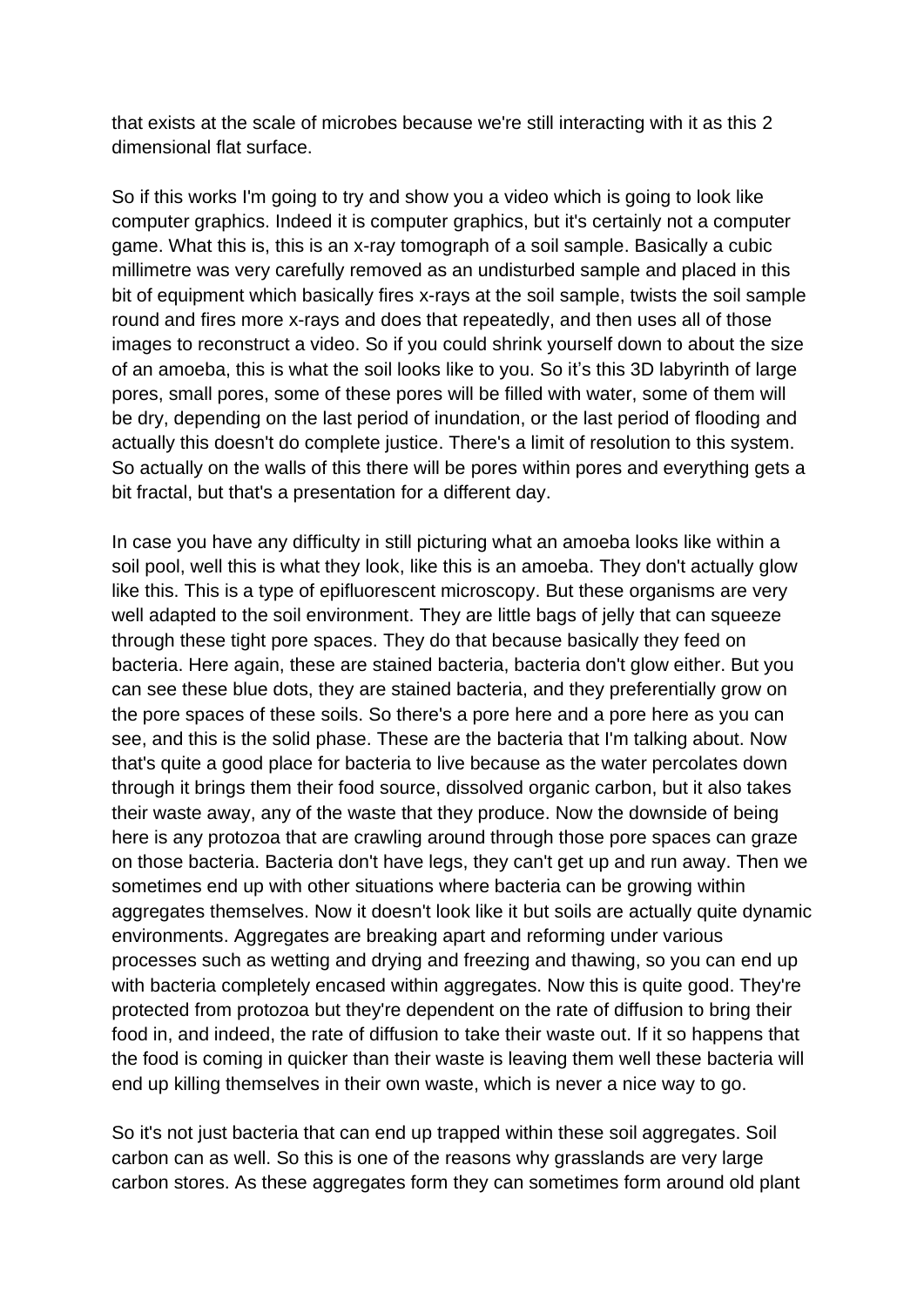roots, for example, and that carbon becomes protected. These bacteria would love to get in there and eat it to decompose it or mineralise this soil organic matter but all the time it's completely encased in soil, they can't. When you have a period of inundation that can cause a process called slacking, basically air pockets within the soil getting under increasing pressure and that can split these aggregates open. When that happens that can release the carbon and allow bacteria to get in there and break down that carbon. Depending on the environment that they're in, that carbon will either be released as carbon dioxide if they're respiring aerobically, or potentially as methane if they're respiring anaerobically. So this is a key factor and a key function of soils in floodplains. There are many, but with only a 10 minute presentation, I'm only going to talk about 2. One of them is these soils don't just store carbon, they also interact with greenhouse gases in the atmosphere by either producing them or breaking them down. Now I mentioned just now these can produce methane under anaerobic conditions, whether that methane actually makes it all the way up through the soil profile and into the atmosphere to exacerbate climate change, that depends on how high the water table is. That's because basically depending on the level of water you will quite often have an aerobic layer at the top and an anaerobic layer at the bottom. When these soils are inundated, the groundwater rises up and you can end up with a very thin or a completely absent aerobic layer. In those cases any of the methane that's produced will generally bubble up through into the atmosphere. When these soils dry out a bit we would normally have a lot thicker aerobic layer near the soil surface and there's a group of organisms called methanotrophs which are actually capable of using methane as a substrate. They can use it as their food source, as their energy source. So if that's the case and you have this large aerobic layer, because it's been a while since the previous inundation, well then a lot of that methane as it gets bubbled up will actually get oxidised by these methanotrophs and turned into carbon dioxide. So just because methane is produced within these soils, it doesn't mean they are sources of methane. Sometimes they can still be sinks of methane as most aerobic grasslands are.

Now this isn't just the case for carbon. There's also a very important nitrogen story. I'm sure many of you are aware that nitrogen cycling requires both aerobic and anaerobic processes. Again, the proportion of this that is being favoured will be dependent on how high the groundwater is. One of the key consequences of this denitrification pathway is the anaerobic pathway and this can involve N2O production which is a very powerful greenhouse gas, it can be almost 300 times as potent CO2. So once again as the groundwater rises we'll have an increase in the amount of N2O that's being produced. Most of the time, there are obviously exceptions to this, but other times when we have a large aerobic layer at the top, there's a good chance that that N2O will be completely oxidised or reduced through the nitrogen cycling.

So that's just a very brief introduction to microbes below ground and what it is that they do within floodplains. Now my marketing department wouldn't be happy with me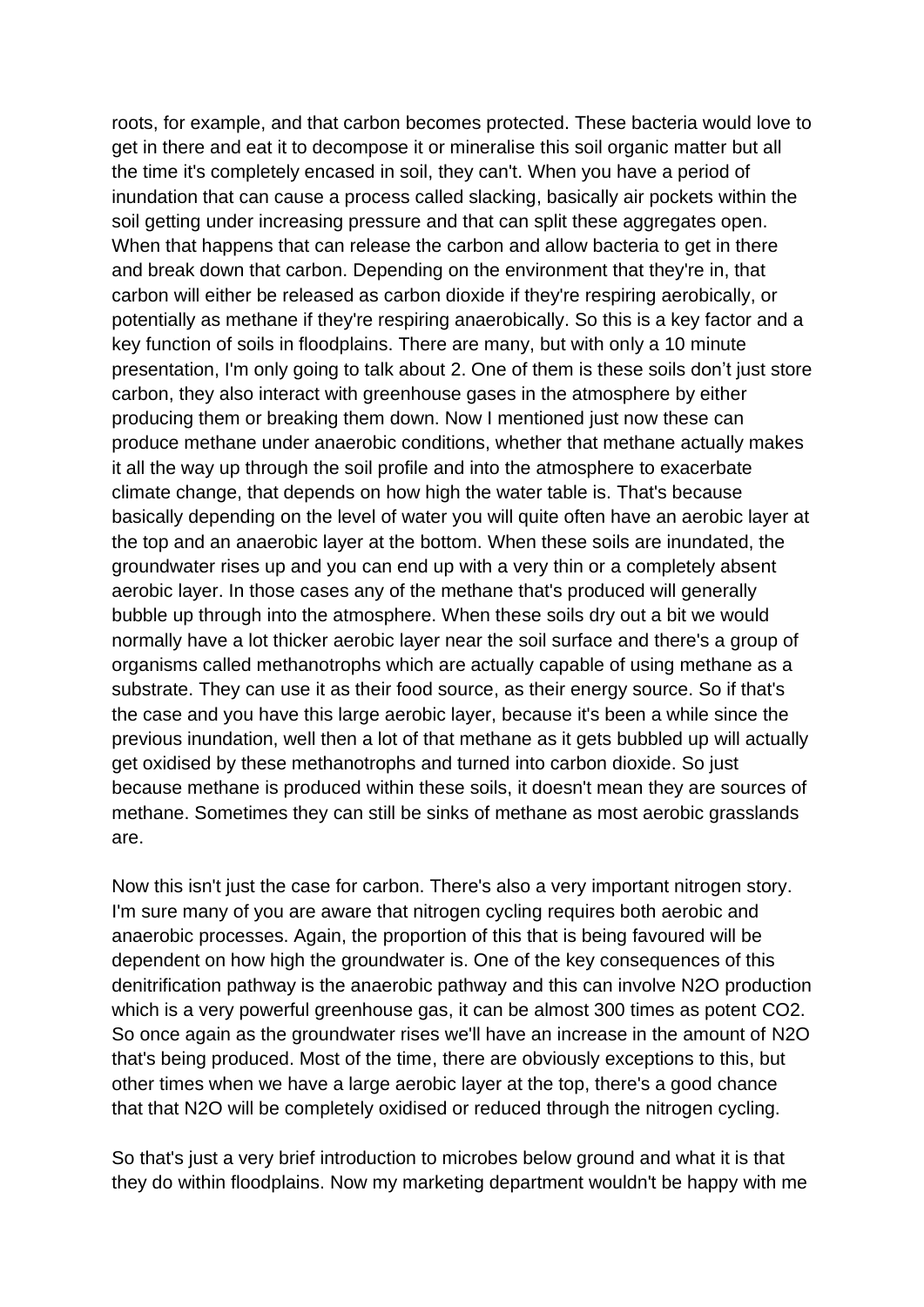at all if I didn't share a nice picture of our university as the final slide. So with that I will thank you for your attention.

Sue: Thank you very, very much. That was so fascinating and I really appreciated the graphics, particularly the amoeba tunnelling through. I thought that was fantastic. I've learned so much from that one and I suspect there's going to be some questions from all 3 of those talks. I think that we've got a few in the chat which I can address straight away. One of them is a question to your good self and I just wondered if the paper you referred to, you might be able to put a link to it in the chat so people can see that.

Simon: Yes absolutely. I'll do that.

### **Questions Session 1**

Kevan: So you had the example of 2000 sheep. That's a lot of sheep producing a lot of CO2. So I wonder we've been talking about carbon capture, but obviously your soils are releasing vast amounts of carbon dioxide, if not also methane and I just wonder when you look at the balance what is the balance of capture versus release in these species-rich soils?

Simon: That's a very good question and the answer is, well it's the classic scientific answer really, the answer is it depends. It depends on a lot of things. During the winter when it's cold generally there will be less carbon being emitted from these soils. When you've just had a period of inundation that will generally increase the amount of carbon that's being emitted in either carbon dioxide or methane and actually it's one of the big pressing questions in soil ecology. There's a very famous paper that came out in 2006 called The Soil Carbon Dilemma. One of the things that we have to appreciate with carbon in soils is the dilemma exists because we want carbon to be stored within soils because that helps mitigate climate change and indeed the government is planning on trying to pay farmers to store more carbon in their soils. But actually all of the life that's within soils does very useful stuff for us. It provides numerous ecosystem services and the only way that they can do that is by respiring carbon. They need to do that, they need to access the soil organic matter and burn that off as carbon dioxide in order to do the processes that we refer to as ecosystem services. So it's a complicated question and the best answer I can give really is it depends. Most carbons are slightly carbon sinks but if you, for example, drain peat-heavy soil, it becomes very much a carbon source.

Wolfgang: Just a question about the correlation between biodiversity and carbon storage. How is the correlation, which way around? Can I increase biodiversity and that increases the carbon storage in floodplain meadows, or is it only good soil in a floodplain meadow that generates a good species-rich grassland?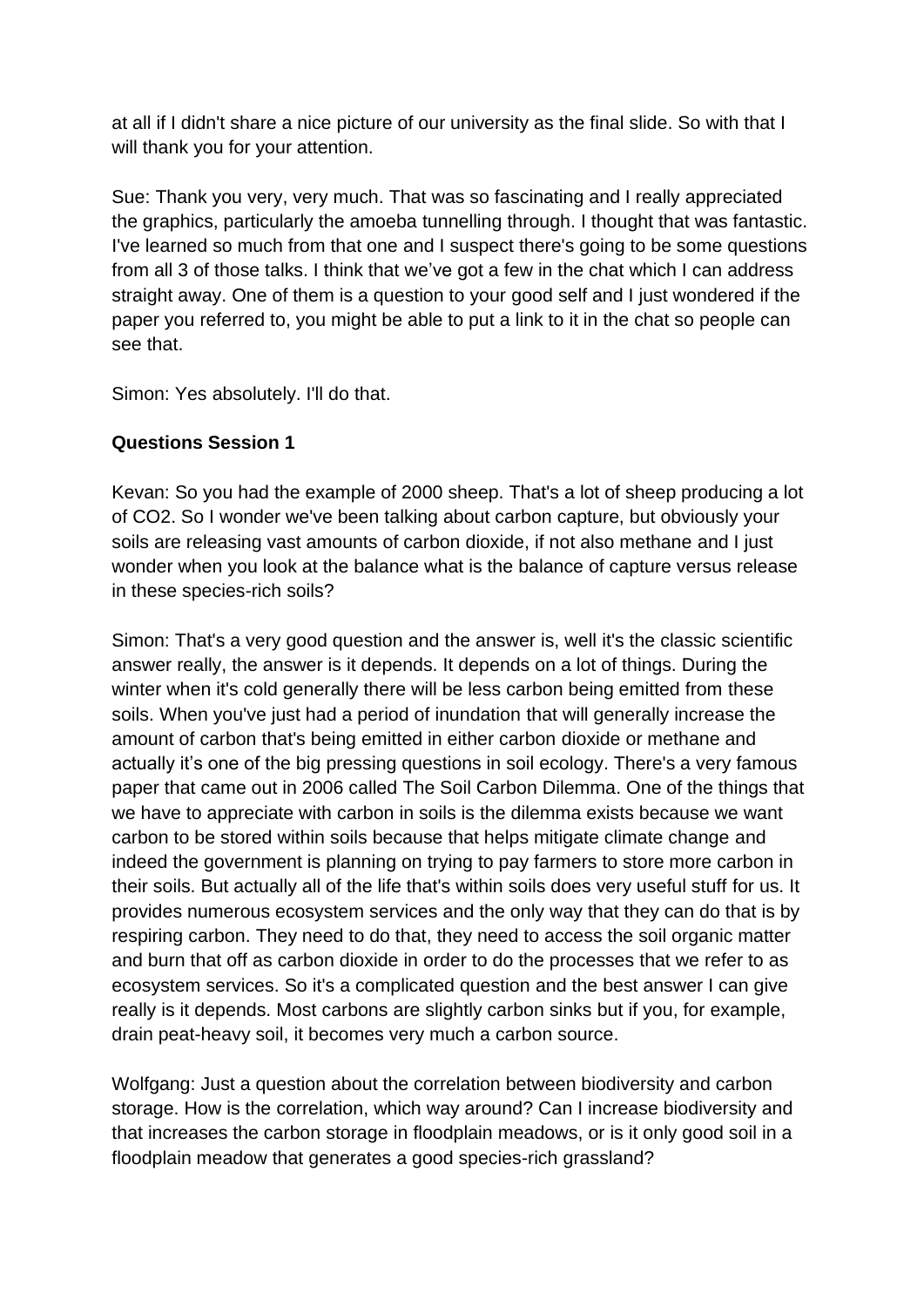Simon: So, in general, if you increase the amount of plant diversity you've got which will increase the rooting depths of those plants, which means there will be root exudates being put out through the soil at different depths which will stimulate more microbial growth. As those microbes grow and you have more microbial biomass that is a form of carbon being stored within the soils. So in general, yes, if you have more biodiversity within a floodplain meadow, you would expect there to be more carbon storage mainly because of their rooting profiles. Now that is true within floodplain meadows but how much you can extrapolate that out. There is actually a bit of a disconnect once you get up to the global scale between above ground and below ground biodiversity. For example, where everybody knows the most biodiverse areas are our rainforests, for example. But actually below ground biodiversity in those areas is relatively impoverished compared to temperate grasslands, for example. So within floodplain meadows I would say yes. Increasing diversity most likely increases soil carbon.

Wolfgang: So it's this way around, so I can improve biodiversity and that improves the carbon storage or is it the other way around that on a good floodplain meadow soil wise, I will have a species-rich grassland and by just adding some more species to the grassland it wouldn't change the soil really?

Simon: It depends, it's all down to the plant traits really. So if you add more species that have very similar traits, then you're probably not going to have much of a difference. If you're increasing biodiversity and you're changing the profile of the roots because some have deep rooting traits, some have shallow rooting traits and so on, that's what would maximise carbon storage.

David: I think Simon's already mentioned the point that there is evidence to show that species-rich plant community does correlate with higher soil carbon for the reasons he mentioned. The more diversity in rooting structures and rooting depths allows the community to utilise the soil more fully for more of that root exudate to be deposited in the soil and be processed by the microbial community. So yes I think where there is a correlation it's a positive one. The more diversity you have, the more soil carbon you have.

Emma: Are there any more questions? I can pull one out from the chat as a follow up from Dan who asks - Does the amount of carbon stored in grasslands reach a point of equilibrium or does it continue to sequester carbon indefinitely? If we're restoring ex-arable land when is the fastest period of sequestration likely to take place?

Clare: I would say it seems to be just from the data that we've got that it's quite rapid after converting from arable to grassland with diversifying of the grassland seed mix. So that seems to be quite rapid. But I think David's already pointed out that these floodplain soils, they accrete so we've got sediments depositing on and so the soils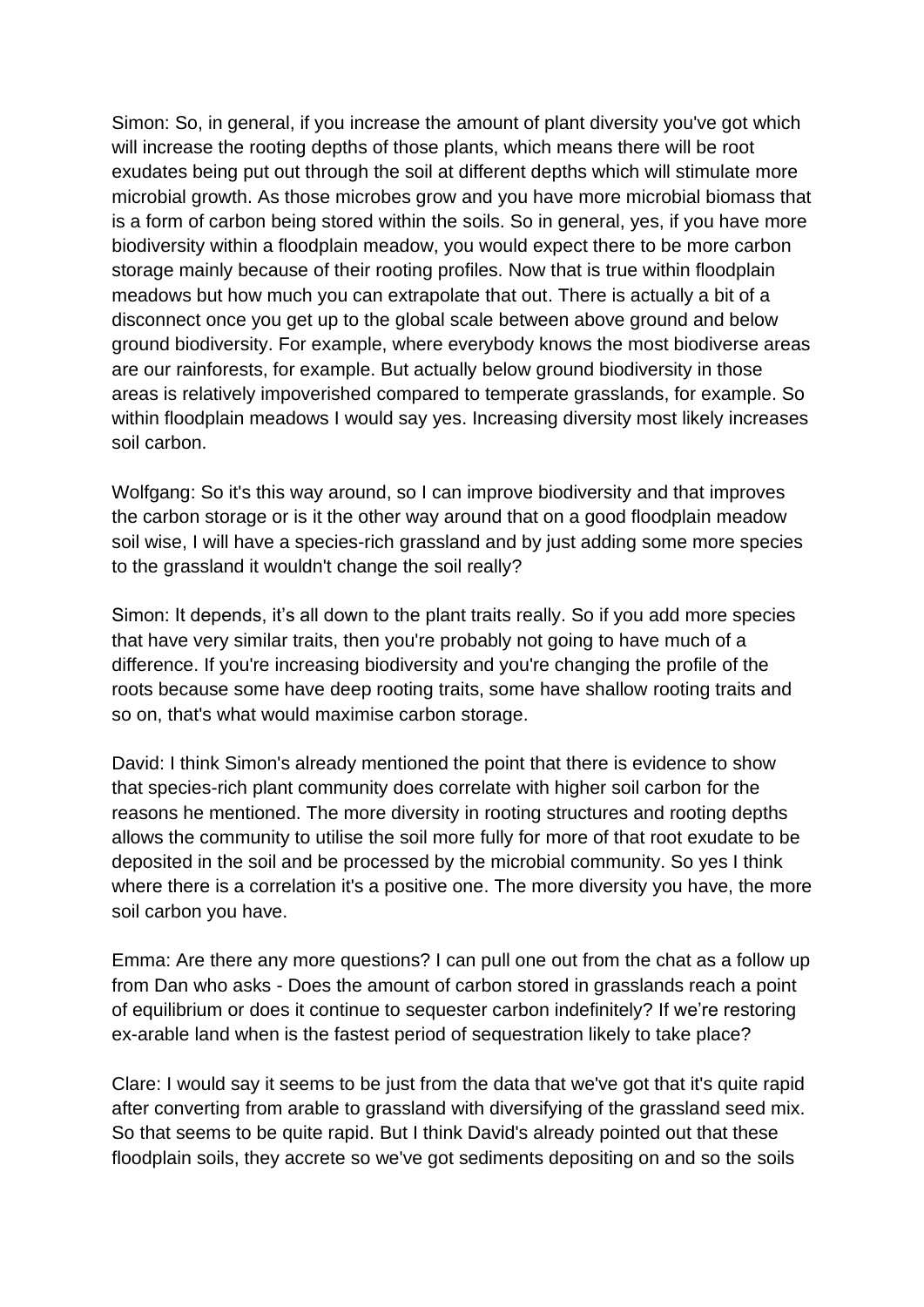are actually growing deeper and therefore within that profile just by that they are increasing.

Simon: I would just say all mineral soils that are aerobic basically can saturate with soil, there's only a finite amount that you can get in there which is dependent, a lot to do with texture but also to do with other environmental properties. The only way you can get beyond that is if you have a continuously flooded area which over time turns into a peat bog or something like that. That will be the only way you could add more.

Emma: I'm going to ask one more from the chat – How can compaction in clay soils be detected, from Ann Cantrell.

David: As I mentioned in the video it's difficult to do it using an auger because you are disturbing the structure as you take the soil samples out. So really to do it properly you need to dig a soil pit and then you can see. Horizontal striations is the tell-tale sign of compaction, particularly from vehicles. But it's an issue within protected species-rich sites that you don't want to be digging large soil pits. So there are other methods such as penetrometers that push a needle into the ground and you measure the force required which can be useful if you can calibrate it for your particular soil type and so that method is used. But a soil pit is really the best way but it is a rather high disturbance method for looking at compaction.

Martin: I have a question to the speakers similar to the question that Ed has put in the chat. So where floodplain meadows have previously been drained, so the water table has been reduced because there's perhaps been dredging, if you reconnect the river to the meadow, what are the implications in terms of, obviously you're increasing inundation but also you might be increasing the water table. So are there particular issues when you've had the water table become quite low because of the disconnect and now it's raised back up again.

David: So Martin's talking about reconnecting the floodplain to the river after a period of drainage. So it may have spent years with artificially low water tables due to a drainage system. I don't think there have been many studies on that sort of hydrological restoration scenario so it would be difficult to point at any numbers. But my expectation would be by making the soil wetter the carbon potential to store would increase but only to a certain point. When the water table becomes very high, and I answered somebody's point in the chat about when a grassland is regularly inundated and is anoxic most of the time, then the carbon tends to be restricted to the surface soil because the plants tend not to root deeply. If the soil is permanently anoxic few plants will push their roots down into it, so you tend to get concentrated carbon at the surface but less at depth. So the total carbon would probably not be as great. So I think with many of these things it's a matter of balance so having a water regime that's slightly intermediate the soil is kept moist but not anoxic will maximise the amount of carbon. So reconnecting previously drained floodplains is probably a